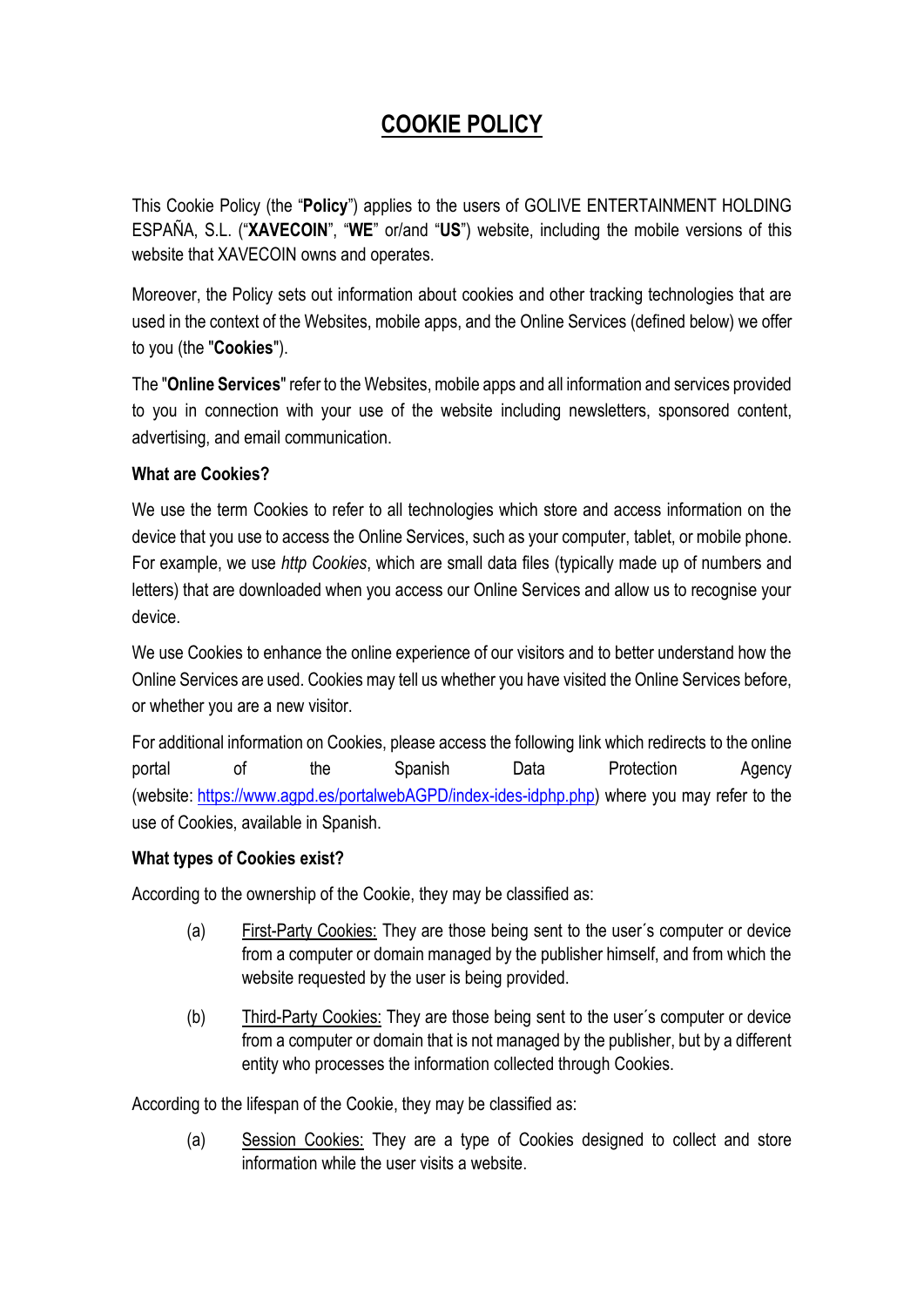(b) Persistent Cookies: They are a type of Cookies in which the information stored in the computer or device may be accessed and processed over a period of time defined by the owner of the Cookie, timeframe which can vary between a few minutes to several years.

According to the purpose of the Cookie, they may be classified as:

- (c) Analytical Cookies: They are those that, processed either by the publisher itself, or by third parties, allow for the quantification of the number of users and thus the measurement and statistical analysis of the web´s usage. To that end, an analysis of the users´ browsing the web is carried out for the purpose of improving the products and services offered.
- (d) Advertising Cookies: They are those that allow for the management, in the most effective way possible, of the advertising spaces that the publisher has included on a website, application or platform from which the requested page is provided, based on criteria such as the edited content or the frequency in which ads are being displayed.
- (e) Behavioral Advertising Cookies: They are those that allow for the management, in the most effective way possible, of the advertising spaces that the publisher has included on a website, application or platform from which the requested page is provided. In particular, these Cookies store information on the users´ behavior, obtained through the continuous observation of their browsing habits, allowing to develop a specific profile in order to display advertising based on the same. It is also possible that by visiting a website, or by opening an e-mail or a message containing an ad or a promotion, a Cookie is installed on the user´s browser for the purpose of displaying subsequent advertising related to previous searches and developing a control of the ads concerning, for example, the number of views, the location in which they appear, the times at which they are displayed etc.
- (f) Technical Cookies: They are those that allow the user browse through a website, platform or application and use the different options or services provided therein, such as, web traffic management, information or session identification, access restricted content or sections, remember items included in an order, carry out the order purchase process, submit an application for registration or participation in an event, use security features while browsing, store content for video or audio broadcasting or share content on social networks.
- (g) Personalization Cookies: They are those that allow the user to access the website, platform or application, using predefined generic features based on a series of criteria set by the user´s computer or device, such as the language, the type of browser or the locale from which the website is accessed etc.

#### **Which Cookies do we use and why do we use them?**

The following table sets out the different categories of Cookies that the Online Services use and why we use them.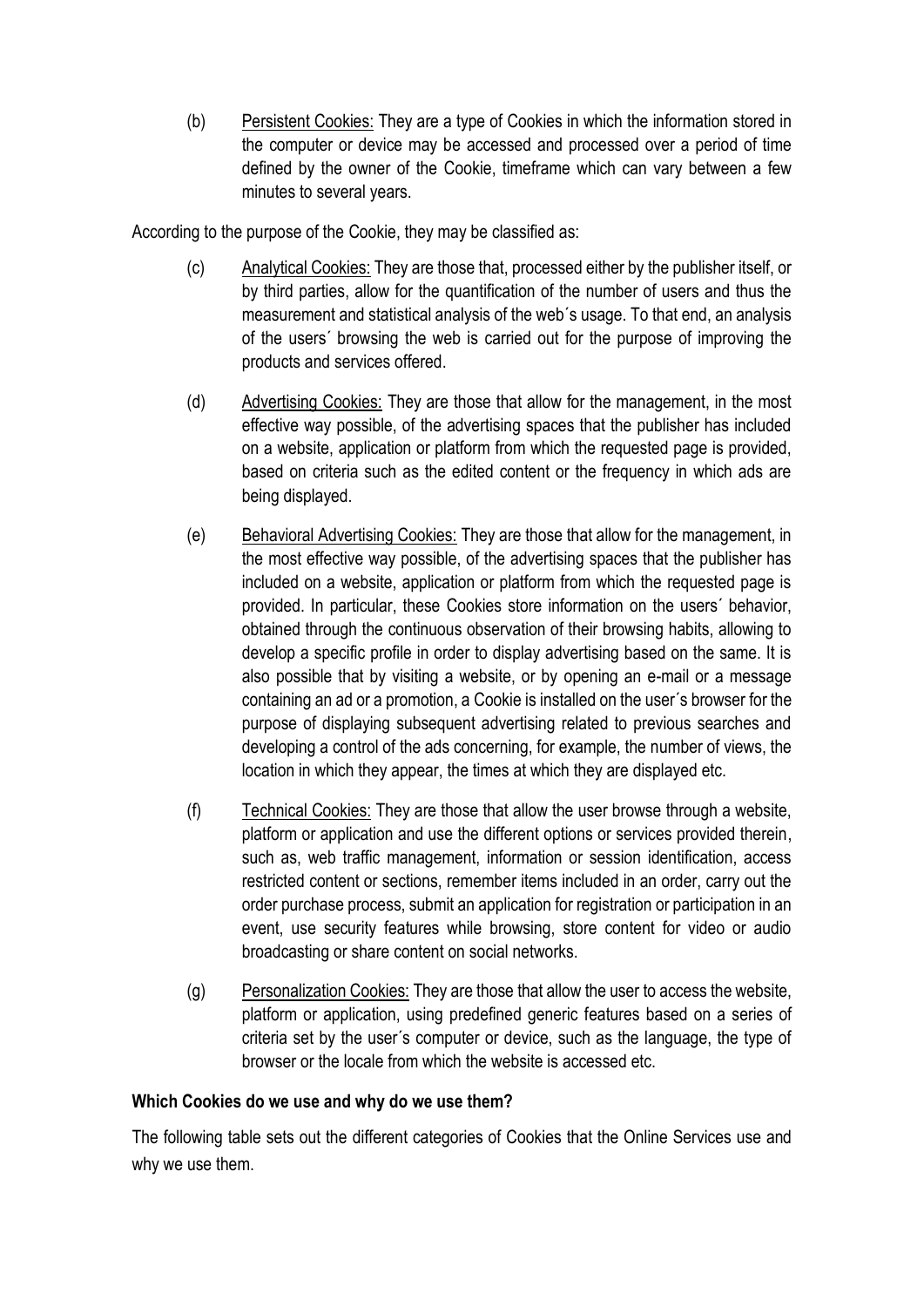| <b>Type of</b><br>Cookie | Cookie<br>name | <b>Source</b> | Cookie<br>duration<br>(lifespan) | <b>What these</b><br><b>Cookies do</b> | How to exercise<br>your Cookie<br>choices |
|--------------------------|----------------|---------------|----------------------------------|----------------------------------------|-------------------------------------------|
|                          |                |               |                                  |                                        |                                           |
|                          |                |               |                                  |                                        |                                           |
|                          |                |               |                                  |                                        |                                           |

## **How can you exercise your choices regarding the installation/removal of Cookies?**

You have the right to choose whether or not to accept Cookies. However, they are an important part of how our Online Services work, so you should be aware that if you choose to refuse or remove Cookies, this could affect the availability and functionality of the Online Services.

If you do not want the Online Services to use Cookies, please follow the instructions in the table above and the quidelines below:

- 1. Manage your Cookies through the appropriate privacy section available on XAVECOIN's website.
- 2. Manage Cookies through your web browser/smartphone or third party-settings.

You may be able to control whether or not you accept Cookies through the settings of your own web browser or smartphone. Your web browser or smartphone gives you the option to delete all Cookies, including all of our Cookies. Please note, however, that disabling Cookies in your browser may result in preventing access to some or all of the features of our Online Services and we decline any liability in this respect.

Explanations about how to manage settings of your web browser is often provided by your web browser on the "*help*" menu of your browser.

You may allow, block, or remove Cookies installed on your own device by changing the configuration of your browser. For additional information on how to block Cookies, you may access the following sections and links concerning the most popular browsers:

- [Google Chrome](https://support.google.com/chrome/answer/95647?hl=cs)
- [Internet Explorer](https://support.microsoft.com/cs-cz/help/17442/windows-internet-explorer-delete-manage-cookies)
- [Mozilla Firefox](https://support.mozilla.org/cs/kb/povoleni-zakazani-cookies)
- [Safari](https://support.apple.com/kb/PH21411?locale=es_ES&viewlocale=cs_CZ)

Please note that your choice to refuse Cookies is specific to the browser that you are using. So, if you make a choice to opt out from one device and you want your opt-out to apply to a different device as well, you will have to opt out from that device too.